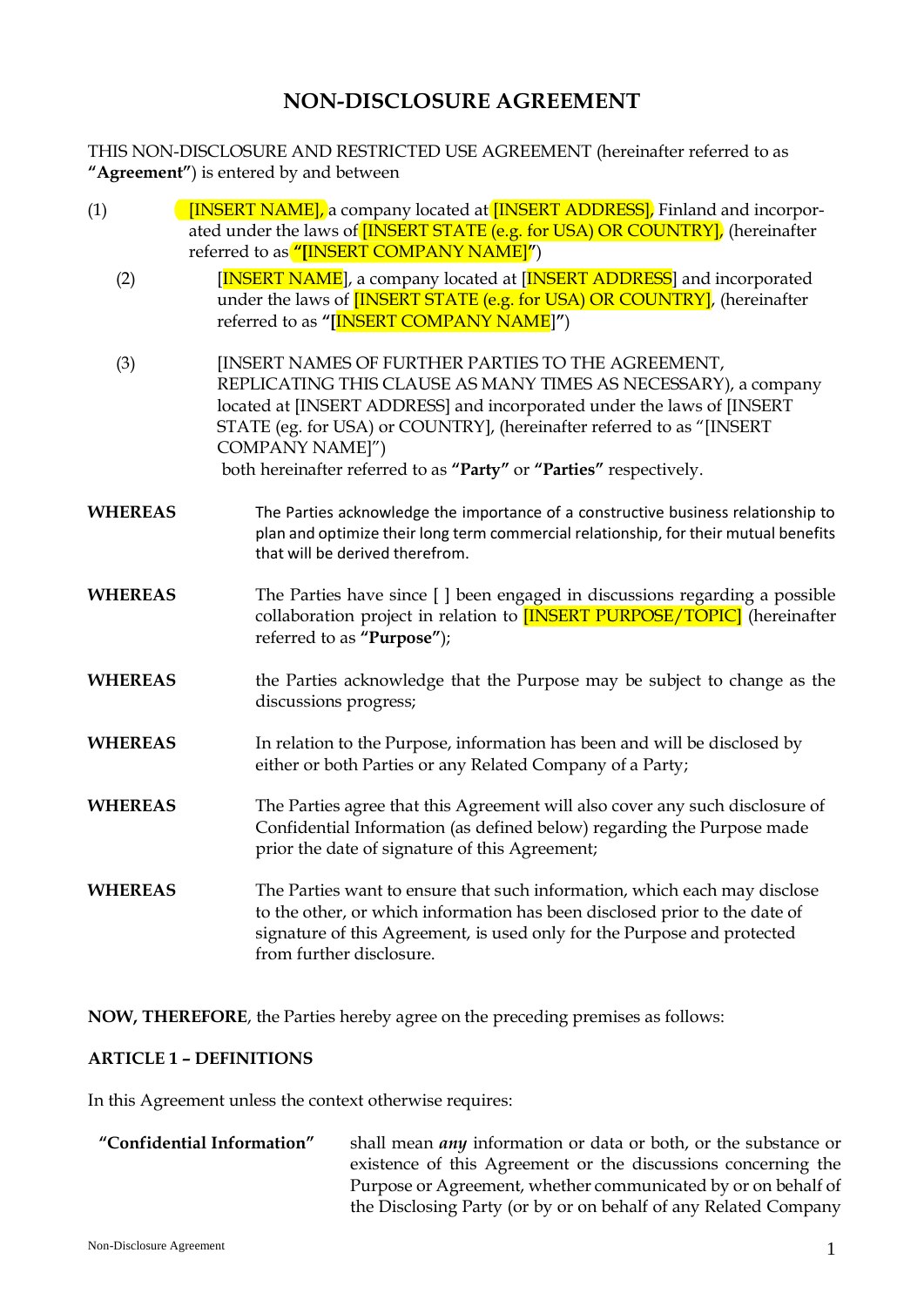|                        | of the Disclosing Party) to the Receiving Party, or to the Related<br>Company of the Receiving Party, disclosed before, on or after the<br>date of signature of this Agreement, including but not limited to,<br>any kind of business, commercial or technical information and<br>data in connection with the Purpose except for information which<br>is demonstrably non-confidential in nature. The information shall<br>be Confidential Information irrespective of the medium in which<br>that information or data is embedded and if the Confidential<br>Information is disclosed orally, visually or otherwise.<br>Confidential Information shall include any copies or abstracts<br>made of it as well as any products, apparatus, modules, samples,<br>prototypes or parts that may contain or reveal the Confidential<br>Information. |
|------------------------|------------------------------------------------------------------------------------------------------------------------------------------------------------------------------------------------------------------------------------------------------------------------------------------------------------------------------------------------------------------------------------------------------------------------------------------------------------------------------------------------------------------------------------------------------------------------------------------------------------------------------------------------------------------------------------------------------------------------------------------------------------------------------------------------------------------------------------------------|
| "Disclosing Party"     | shall mean the Party disclosing Confidential Information to the<br>Receiving Party.                                                                                                                                                                                                                                                                                                                                                                                                                                                                                                                                                                                                                                                                                                                                                            |
| "Permitted Recipients" | shall mean any director, officer, employee, adviser, or auditor of<br>the Receiving Party or any of its Related Companies who<br>reasonably needs to know Confidential Information for the<br>Purpose.                                                                                                                                                                                                                                                                                                                                                                                                                                                                                                                                                                                                                                         |
| "Receiving Party"      | shall mean the Party receiving Confidential Information from the<br>Disclosing Party.                                                                                                                                                                                                                                                                                                                                                                                                                                                                                                                                                                                                                                                                                                                                                          |
| "Related Company"      | shall mean any corporation, company or other entity, which<br>controls, or is controlled by one Party or is under common control<br>with a Party, where control shall mean the holding of the voting<br>majority or possession, direct or indirect, of the power to direct or<br>cause the direction of the management and policies of an entity,<br>whether through the ownership of voting securities, by contract,<br>or otherwise.                                                                                                                                                                                                                                                                                                                                                                                                         |

# **ARTICLE 2 – OBLIGATIONS OF CONFIDENTIALITY AND RESTRICTIVE USE**

Unless otherwise agreed between the Parties, the Receiving Party shall:

- a) not disclose any Confidential Information to anyone except to the Permitted Recipients, which are bound to the same level of confidentiality obligations as set forth by this Agreement, and which the Receiving Party shall be responsible for;
- b) use any Confidential Information exclusively for the Purpose; and
- c) keep confidential and hold all Confidential Information with no less a degree of care as is used for the Receiving Party's own confidential information and such care meets at least reasonable standards of prudence.

# **ARTICLE 3 – EXCLUSIONS FROM OBLIGATIONS TO KEEP CONFIDENTIAL AND RESTRICTIVE USE**

The obligations under Article 2 to keep confidential all Confidential Information shall not apply to the extent that the Receiving Party can prove, that information: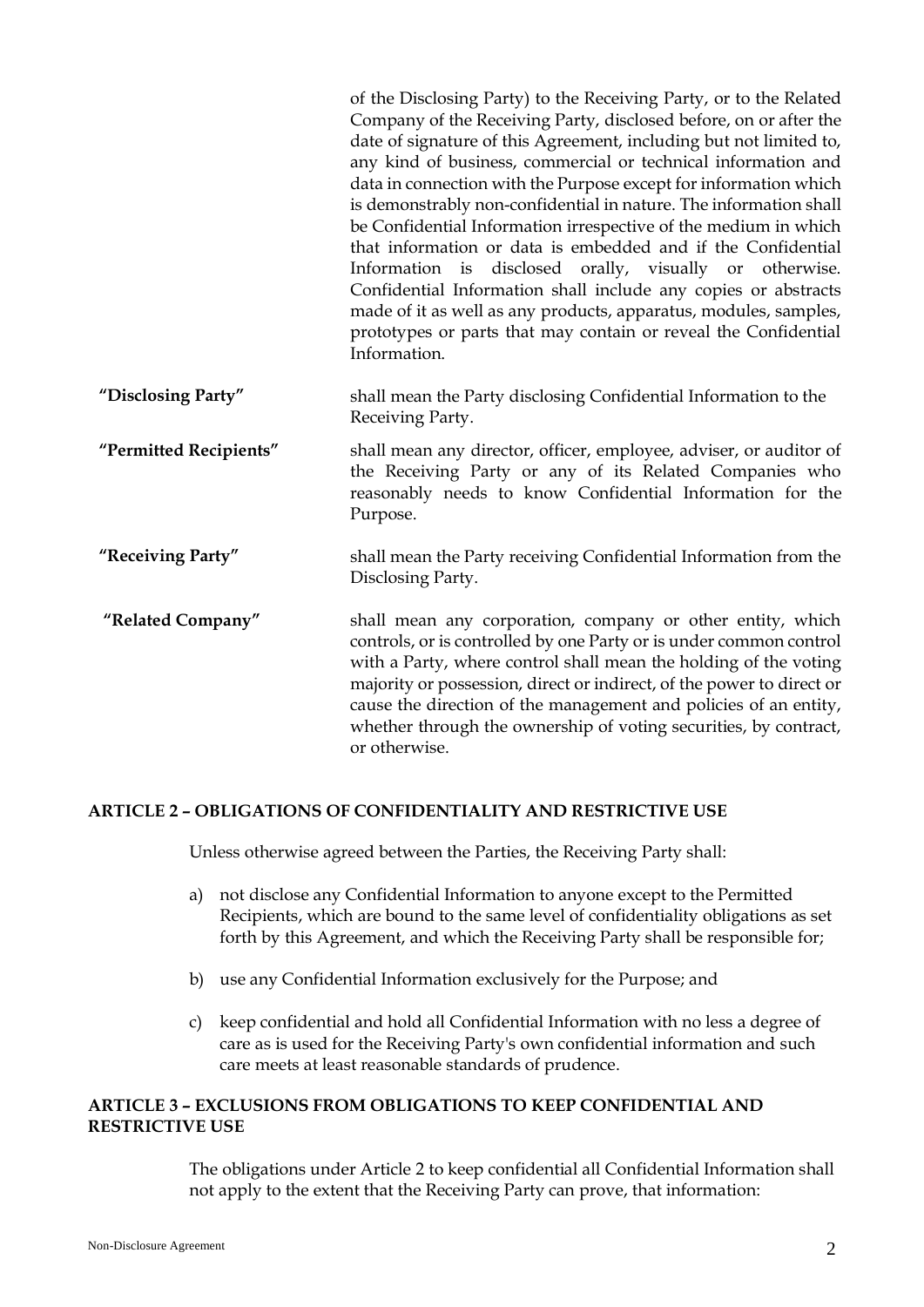- a) was in public domain at the time of disclosure without violation of confidence by the Receiving Party; or
- b) became part of public domain after such disclosure by publication or otherwise, without violation of confidence by the Receiving Party or any Permitted Recipient; or
- c) was in the Receiving Party's possession at the time of such disclosure ; or
- d) was lawfully obtained by the Receiving Party from a third party without an obligation of confidentiality, provided that third party is not, to the Receiving Party's best knowledge, in breach of any obligation of confidentiality to the Disclosing Party relating to that information; or
- e) was developed by the Receiving Party or its Related Companies independently without resort to the disclosed Confidential Information.

# ARTICLE 4 – CODE OF CONDUCT AND GOOD FAITH

This Agreement is supplemental to the House Rules and their principles shall be interpreted in connection with this. The Parties agree to observe the behaviours in the House Rules and work together in a collaborative manner in all things including this Agreement. As such, each Party shall be reasonable in allowing copies to be made where necessary or respecting a Party's refusal to accept information where the refusal does not go against the Purpose.

#### **ARTICLE 5 – NO WARRANTY**

The Disclosing Party makes available the Confidential Information "as is" basis and does not warrant that any of this information it discloses is complete, accurate, free from defects or third party rights, or useful for the Purpose or other purposes of the Receiving Party.

#### **ARTICLE 6 – NO FURTHER OBLIGATIONS**

This Agreement does not:

- a) create a partnership, joint venture or any other business relationship or undertaking between the Parties; or
- b) oblige a Party to enter into any other agreement.
- c) require consideration for any information received;
- d) affect the rights of the Disclosing Party; or
- e) provide the Receiving Party with any right or license under any patents, copyrights, trade secrets, or the like in relation to the Confidential Information except for the use of Confidential Information in connection with the Purpose and in accordance with this Agreement.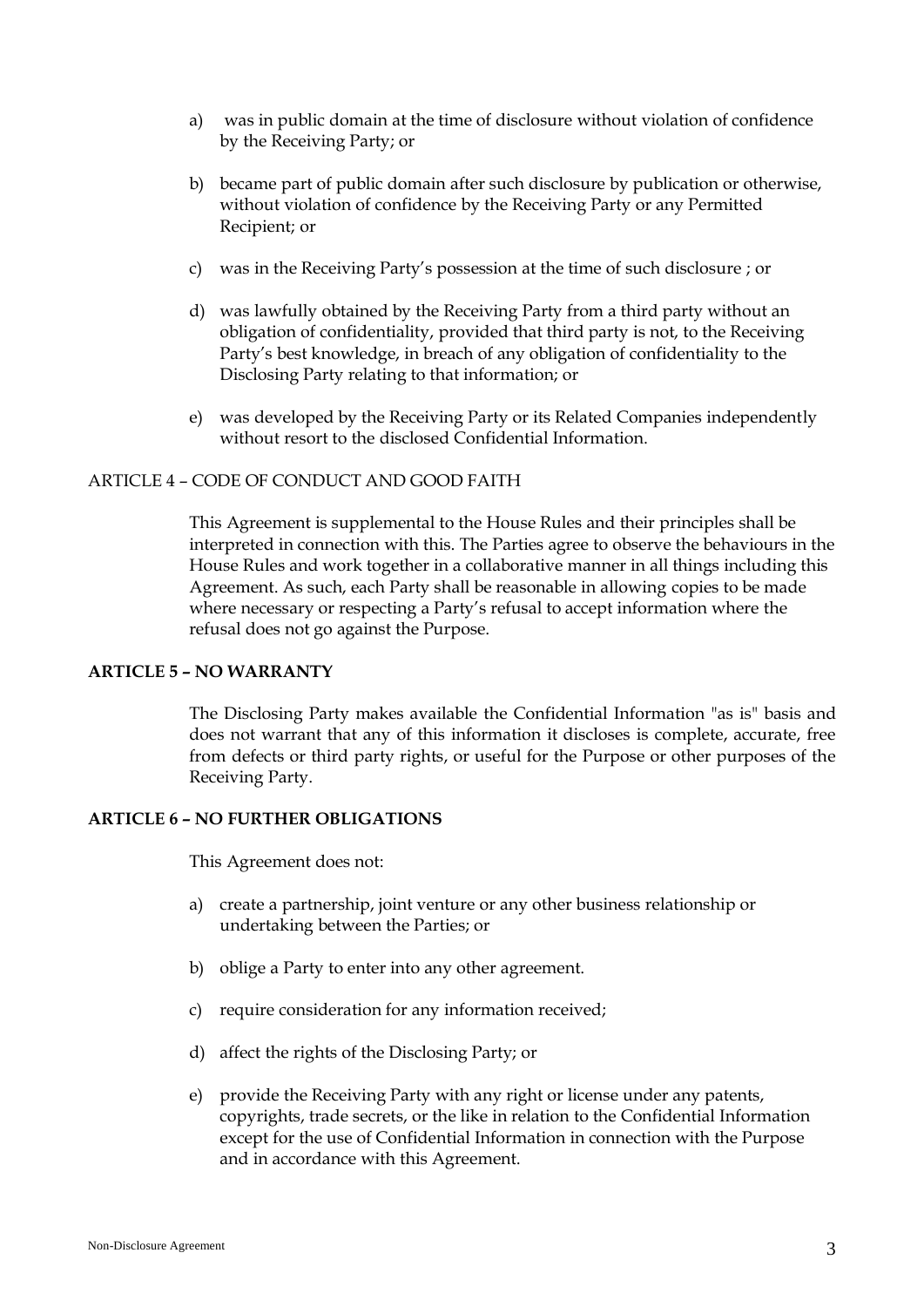# **ARTICLE 7 – TERM AND TERMINATION**

This Agreement enters into force by signing of both Parties and supersedes all prior communications and understandings between the Parties regarding the Purpose. This Agreement will terminate automatically in either of the following situations:

- i.) the Parties decide to go no further in the collaboration originally intended when this agreement was signed; or
- ii.) if the Parties enter into a Collaboration Agreement, this agreement will terminate at the same time as the Collaboration Agreement;

Unless so terminated, termination shall occur automatically <sup>[3</sup> years after the date that this agreement is signed].

Following termination, either Party may request the disposal of the Confidential Information, the details and timescale of which shall be agreed between the Parties.

# **ARTICLE 8 – SURVIVAL OF OBLIGATION**

Upon termination, the Receiving Party shall stop making use of the Confidential Information. The obligations of the Parties under this Agreement shall survive for [three years] from the date of termination.

# **ARTICLE 9 – BREACH AND REMEDIES**

In addition to any remedies under the applicable law, the Parties recognize that any breach or violation of any provision of this Agreement may cause irreparable harm to the other Party or its Related Company, which monetary damages may not necessarily remedy. Upon any actual or impending violation of any provision of this Agreement, either Party may obtain from any court of competent jurisdiction a preliminary, temporary or permanent injunctive relief to, restrain any unauthorised use or disclosure of Confidential Information, and such entitlement, if warranted, will be in addition to all other remedies available to that Party in law or equity.

# **ARTICLE 10 –MANDATORY OBLIGATION**

Neither Party shall be in breach of this Agreement to the extent that it can show that any disclosure of Confidential Information was made solely and to the extent necessary to comply with a statutory, judicial or other obligation of a mandatory nature, afterwards referred to as **"Mandatory Obligation"**. Where a disclosure is made for these reasons, the Party making the disclosure shall ensure that the recipient of the Confidential Information is made aware of and asked to respect its confidentiality. This disclosure shall in no way diminish the obligations of the Parties under this Agreement except to the extent that a Party is compelled by any Mandatory Obligation to disclose Confidential Information without restriction.

To the extent permitted by any Mandatory Obligation, the Receiving Party shall notify the other Party without delay in writing as soon as it becomes aware of an enquiry or any process of any description that is likely to require disclosure of the other Party's Confidential Information in order to comply with any Mandatory Obligation.

# **ARTICLE 11 – DISPUTE RESOLUTION**

All disputes arising out of or in connection with this Agreement shall be finally settled under the